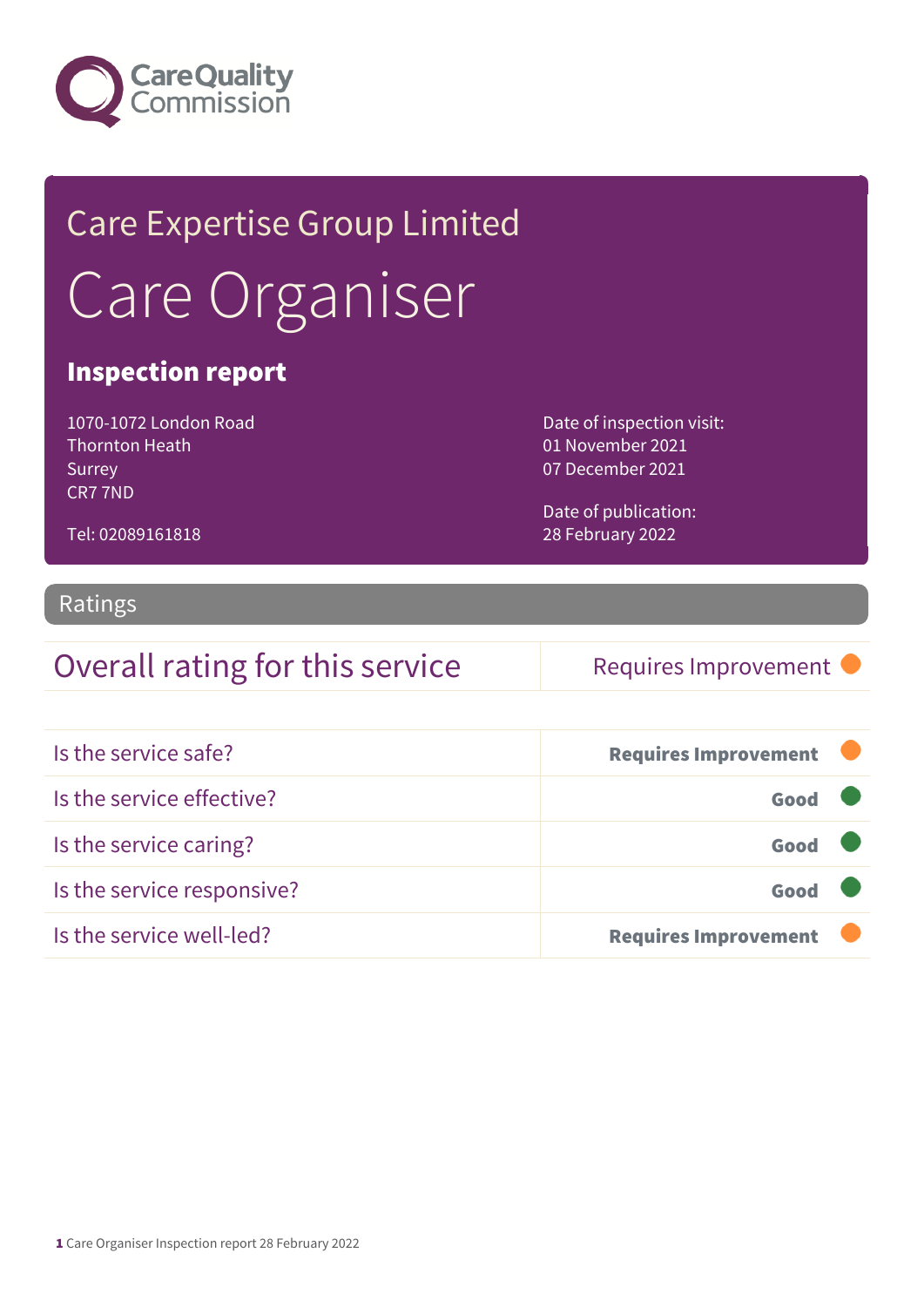### Summary of findings

#### Overall summary

#### About the service

Care Organiser provides care and support to people living in 'supported living' settings so that they can live as independently as possible. People's care and housing are provided under separate contractual agreements. The Care Quality Commission (CQC) only inspects where people receive personal care. This is help with tasks related to personal hygiene and eating. Where they do, we also consider any wider social care provided. Not everyone who used the service received personal care.

#### People's experience of using this service and what we found

The provider had not always notified CQC of all significant incidents, such as allegations of abuse, as required by law. The registered manager told us this was an oversight and they would improve going forwards. Staff did not always have access to accurate records about people because two set of care plans were in place for each person on the first day of our inspection. Although the provider had resolved this by the second day of our inspection this meant people had been at risk of harm due to inaccurate records previously. The provider had followed their action plan to improve in relation to all of the breaches we found at the previous inspection. Although there were a range of audits in place at the service, the notifications breach and concern regarding records meant the provider's oversight of the service should be improved.

A registered manager was in post who had overseen the schemes for more than a decade. They were supported by managers at each scheme and their own teams, plus quality assurance officers. The registered manager understood their responsibilities, but increased oversight of Autumn Leaves is required to ensure compliance with the regulations. Staff understood their day to day responsibilities.

People were protected from the risk of avoidable harm because risks were appropriately assessed. Medicines were safely managed by staff. The provider operated safe and effective recruitment practices to ensure staff working with vulnerable people were suitable. There were enough staff to support people safely. The provider followed best practice in relation to infection control and prevention and management of risks relating to COVID-19.

Staff received regular and frequent supervision and appraisal to support them. People were supported to have maximum choice and control of their lives in the least restrictive ways possible and in their best interests; the policies and systems in the service supported this practice. The provider had carried out decision-specific mental capacity assessments relating to areas to do with finances and medicine.

Staff understood and met people's needs and preferences relating to eating and drinking. People received a choice of food which was served hot and in sufficient quantities. People's day to day healthcare needs were met.

Staff supported people in a caring manner and knew the people they were caring for well. People liked the staff and we observed staff were kind and responsive towards people, treating them with dignity and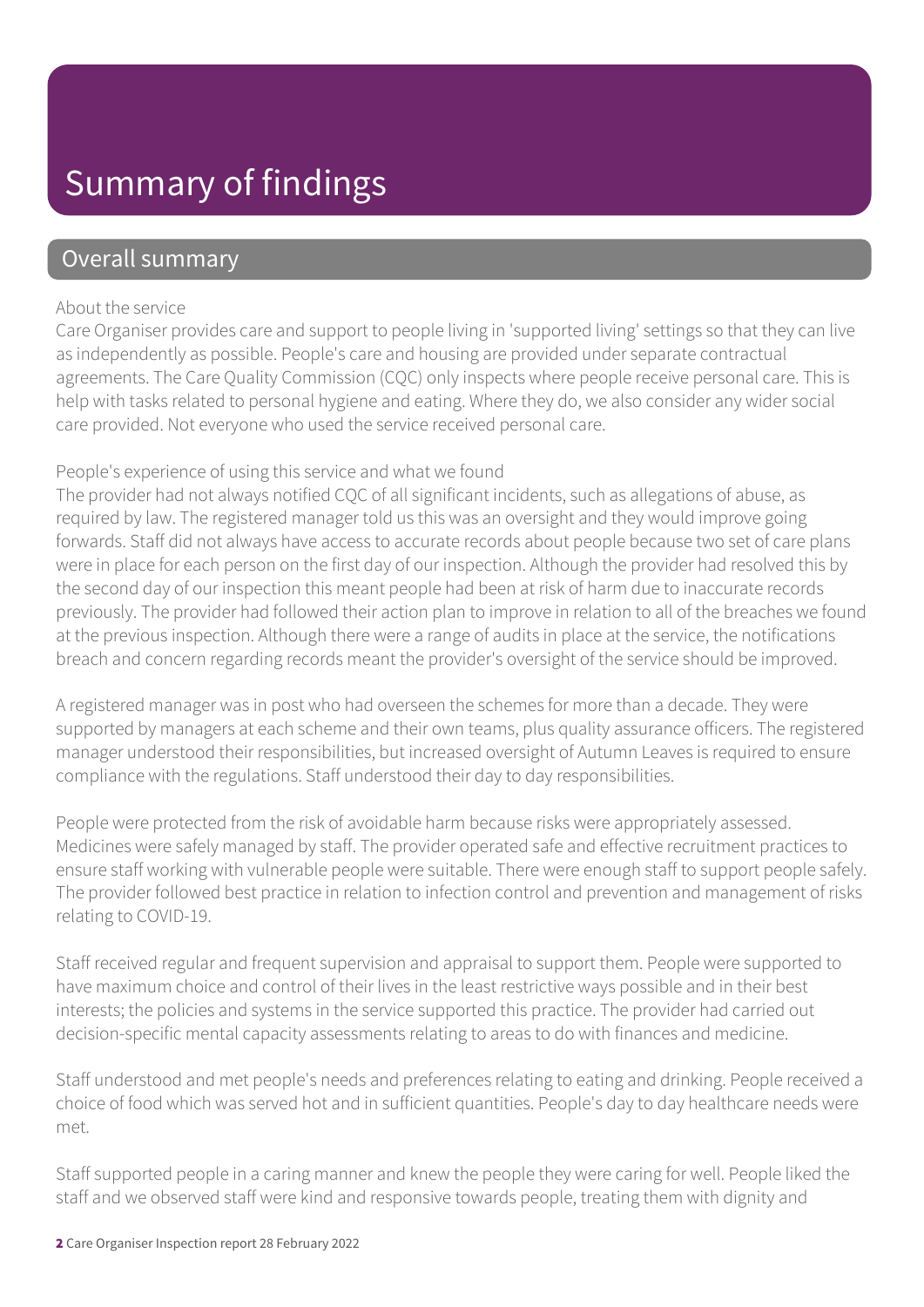respect. People were encouraged to be involved in their care. Care was personalised to meet people's needs and preferences, although the provider had not ensured staff had reliable records to refer to. The provider could provide information to people in alternative formats to meet people's communication needs if required. The provider investigated and responded to any concerns or complaints and people were encouraged to complain.

We expect health and social care providers to guarantee autistic people and people with a learning disability the choices, dignity, independence and good access to local communities that most people take for granted. Right Support, right care, right culture is the statutory guidance which supports CQC to make assessments and judgements about services providing support to people with a learning disability and/or autistic people.

Autumn Leaves were able to demonstrate how they were meeting some of the underpinning principles of Right support, right care, right culture. The provider was not fully compliant with the regulations, as set out in this report. which meant they were not fully complaint with the principles. In addition, the size of this scheme was much larger than best practice guidance. However, the scheme manager explained how the service offered several flats where people could live independently. In addition, the need for this scheme had been agreed by the commissioners and people had a choice in living there and in receiving care from an alternative provider.

For more details, please see the full report which is on the CQC website at www.cqc.org.uk

#### Rating at last inspection and update

The last rating for this service was requires improvement (2 July 2019) and there were five breaches of regulation. The provider completed an action plan after the last inspection to show what they would do and by when to improve. At this inspection we found the provider had improved to meet four of the previous breaches but there was repeat breach in relation to good governance and an additional breach in relation to notifications.

#### Why we inspected

This was a planned inspection based on the previous ratings and concerns raised by a relative regarding poor care.

You can read the report from our last comprehensive inspection, by selecting the 'all reports' link for Care Organiser on our website at www.cqc.org.uk.

#### Enforcement

We are mindful of the impact of the COVID-19 pandemic on our regulatory function. This meant we took account of the exceptional circumstances arising as a result of the COVID-19 pandemic when considering what enforcement action was necessary and proportionate to keep people safe as a result of this inspection. We will continue to discharge our regulatory enforcement functions required to keep people safe and to hold providers to account where it is necessary for us to do so.

The overall rating for the service is requires improvement. We have identified one breach in relation to notifications. The overall rating for the service is requires improvement. You can see what action we have asked the provider to take at the end of this full report in relation to the notifications breach.

#### Follow up

We will request an action plan for the provider to understand what they will do to improve the standards of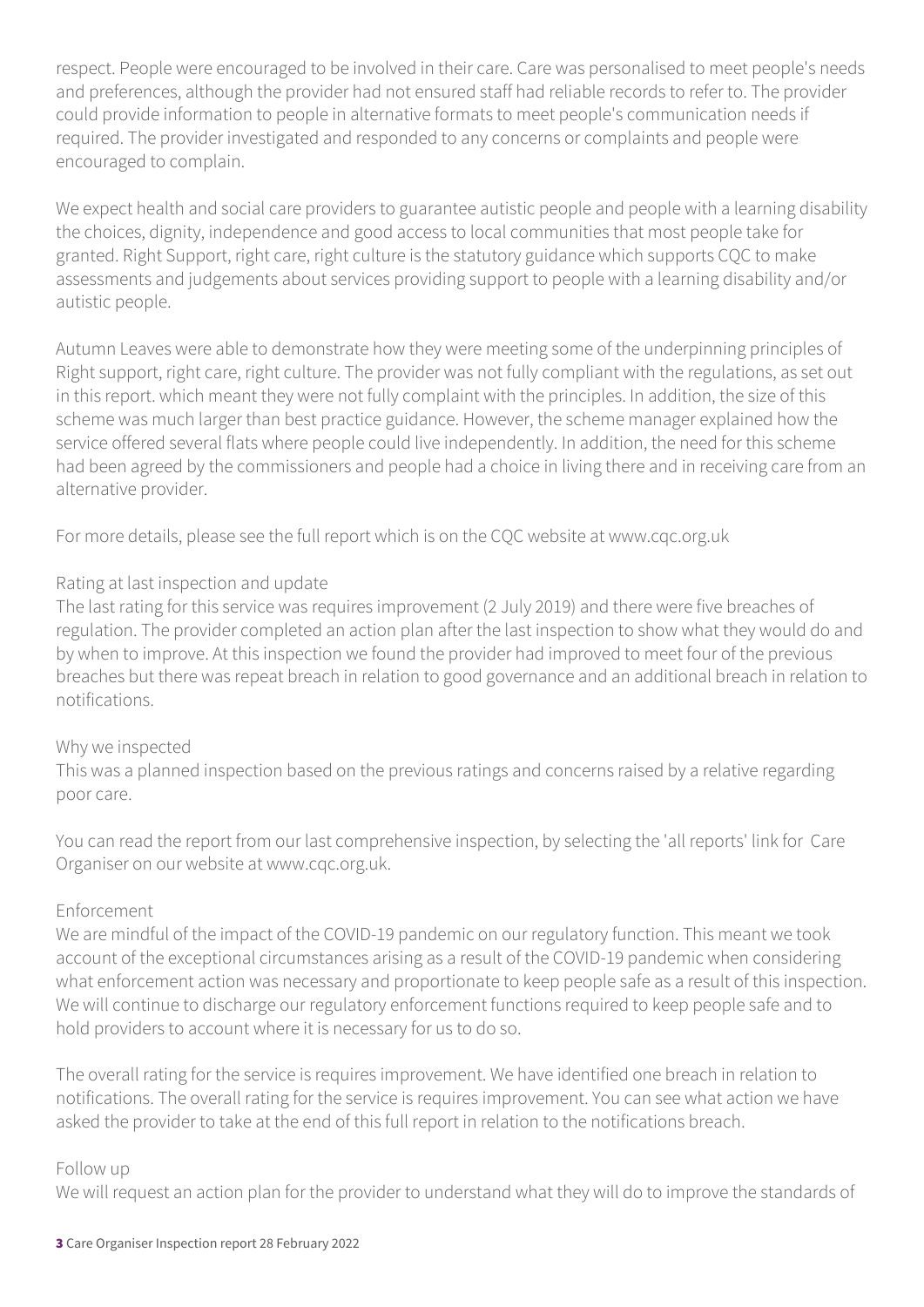quality and safety. We will work alongside the provider and local authority to monitor progress. We will return to visit as per our re-inspection programme. If we receive any concerning information we may inspect sooner.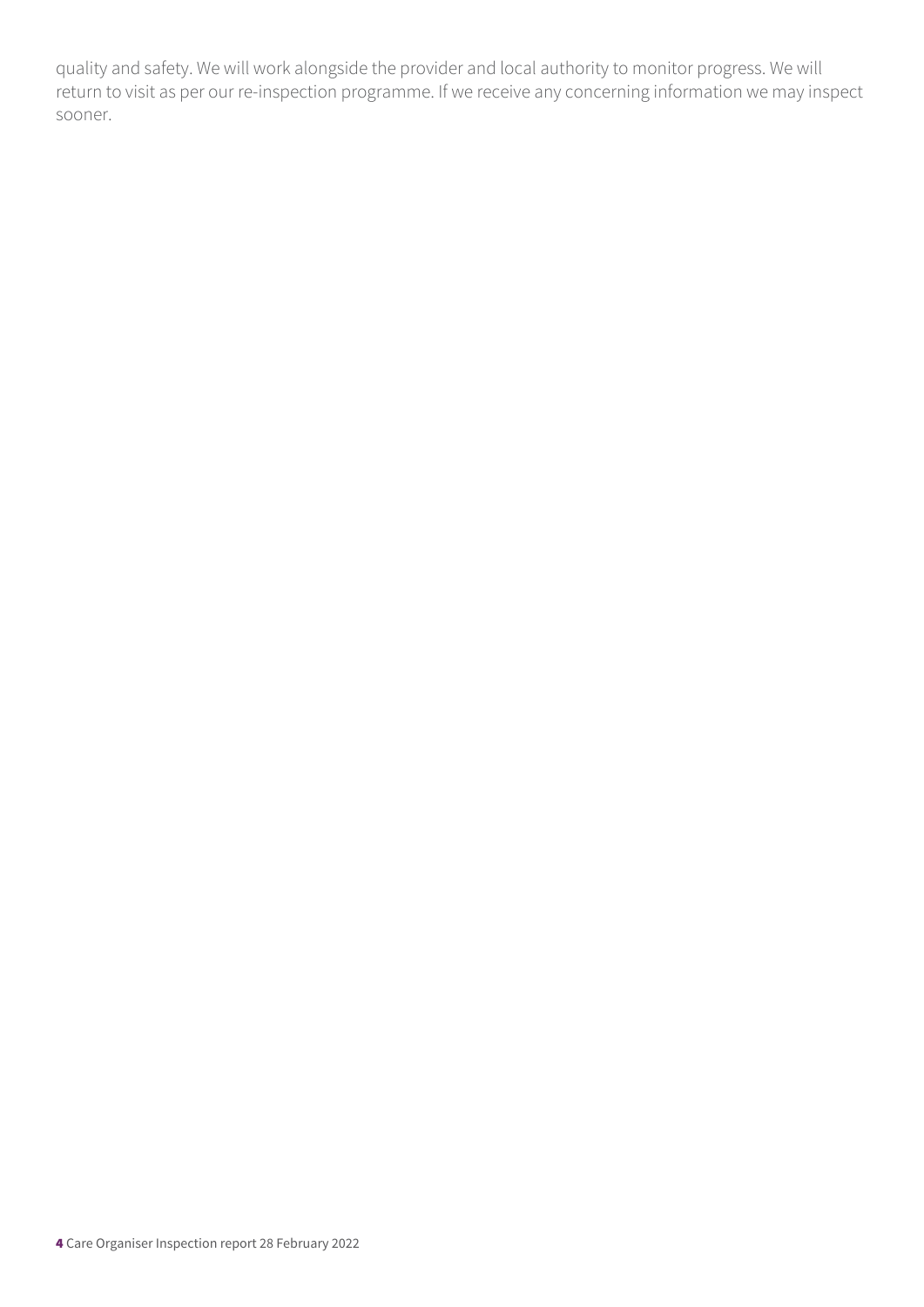### The five questions we ask about services and what we found

We always ask the following five questions of services.

| Is the service safe?                          | <b>Requires Improvement</b> |
|-----------------------------------------------|-----------------------------|
| The service was not always safe.              |                             |
| Details are in our safe findings below.       |                             |
| Is the service effective?                     | Good                        |
| The service was effective.                    |                             |
| Details are in our effective findings below.  |                             |
| Is the service caring?                        | Good                        |
| The service was caring.                       |                             |
| Details are in our caring findings below.     |                             |
| Is the service responsive?                    | Good                        |
| The service was responsive.                   |                             |
| Details are in our responsive findings below. |                             |
| Is the service well-led?                      | <b>Requires Improvement</b> |
| The service was not always well-led.          |                             |
| Details are in our well-led findings below.   |                             |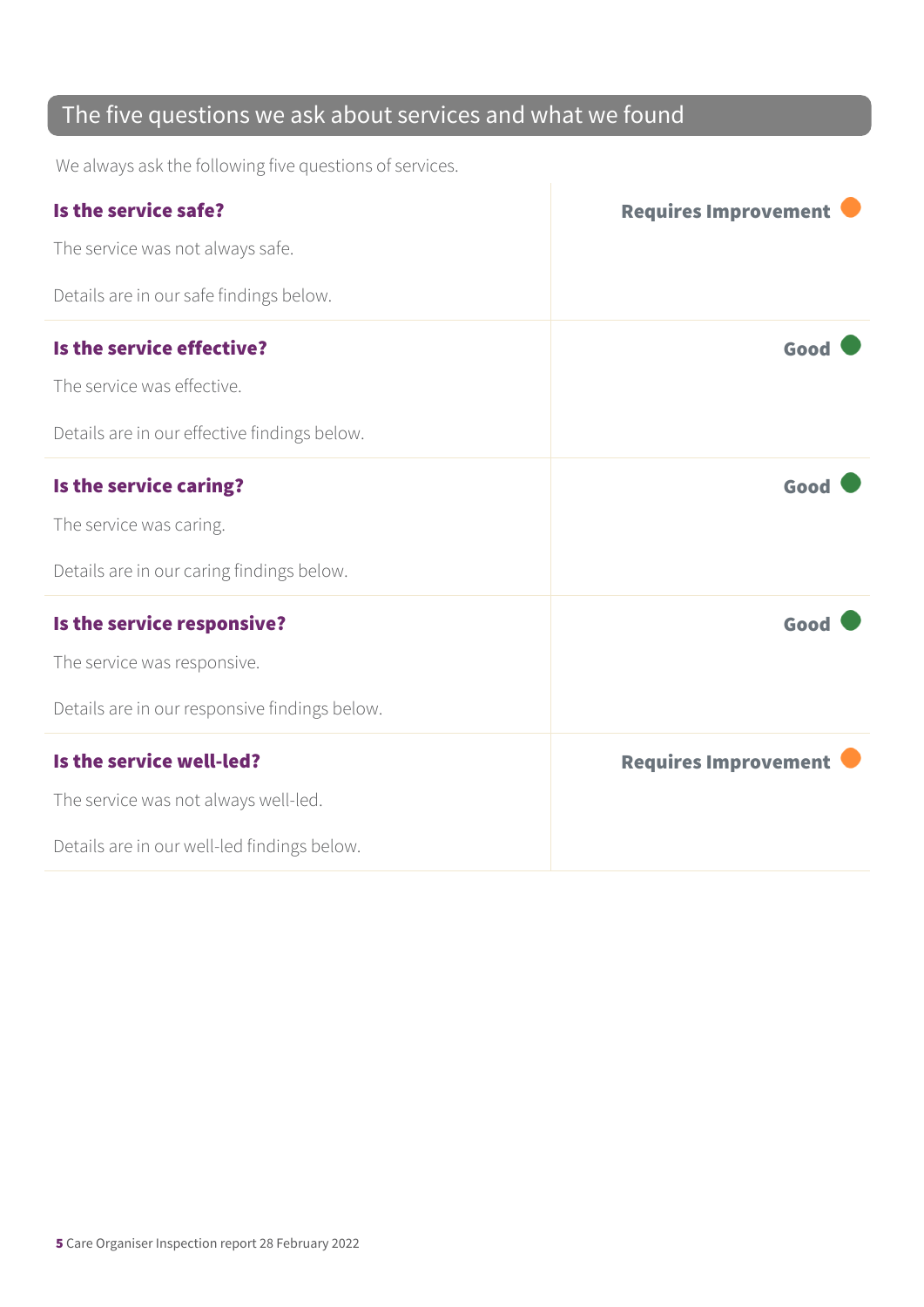

# Care Organiser

#### Detailed findings

### Background to this inspection

#### The inspection

We carried out this inspection under Section 60 of the Health and Social Care Act 2008 (the Act) as part of our regulatory functions. We checked whether the provider was meeting the legal requirements and regulations associated with the Act. We looked at the overall quality of the service and provided a rating for the service under the Care Act 2014.

This was a comprehensive inspection to check whether the provider had made the improvements required in relation to regulations 9, 10, 12, 17, 19 of the Health and Social Care Act 2008 (Regulated Activities) Regulations 2014. In addition, we received concerns from a relative alleging a person received poor care which also promoted this inspection.

Inspection team The inspection was carried out by three inspectors.

#### Service and service type

This service provides care and support to people living in a 'supported living' setting, so that they can live as independently as possible. People's care and housing are provided under separate contractual agreements. CQC does not regulate premises used for supported living; this inspection looked at people's personal care and support. The service had a manager in post, registered with the Care Quality Commission. This means that they and the provider are legally responsible for how the service is run and for the quality and safety of the care provided.

#### Notice of inspection

This inspection was announced. We gave the service 48 hours' notice of the inspection. This was because we needed to be sure a suitable senior person would be available to support the inspection. We also needed to seek consent from people using the service for us to visit the supported living setting.

The inspection activity started on 1 November 2021 by visiting one supported living scheme called Autumn Leaves which operates under Care Organiser. On 7 December 2021 we returned to Autumn Leaves to gather more information and to interview the registered manager. Inspection activity ended on 7 December 2021.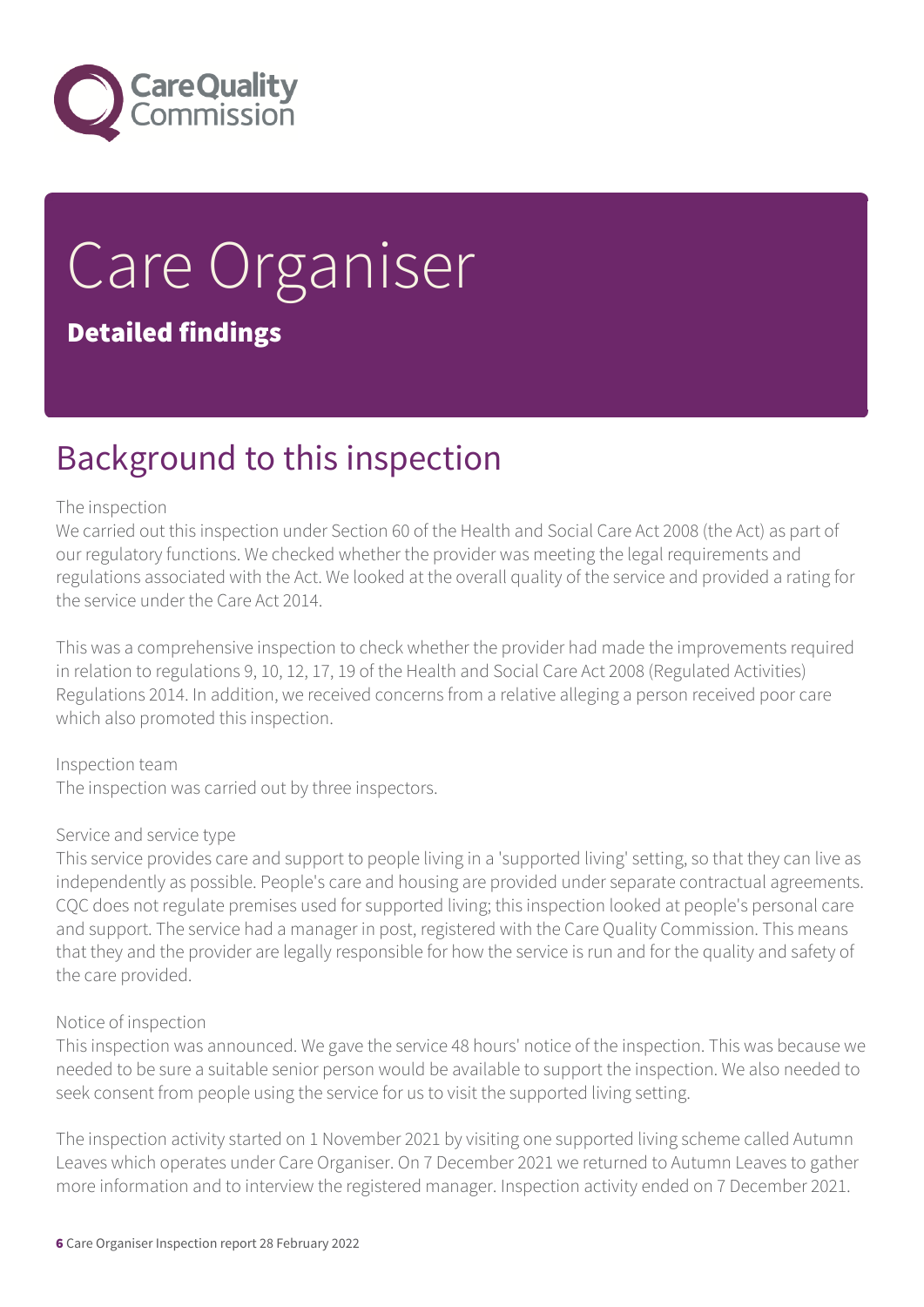#### What we did before the inspection

We reviewed the previous inspection reports and other information we received about the service, including any statutory notifications received about any significant events at the service such as police incidents or allegations of abuse. The provider submitted a provider information return. This is information providers are required to send us with key information about their service, what they do well and improvements they plan to make. We used all this information to plan our inspection

#### During the inspection

We spoke with four people using the service and carried out observations to help us understand their experience of receiving care and support at the service for people who could not tell us. We spoke with the registered manager, one of the scheme managers, two support workers and we reviewed a range of records. These included care and staff records and records relating to the management of the service.

#### After the inspection

We continued to seek clarification from the provider to validate evidence found.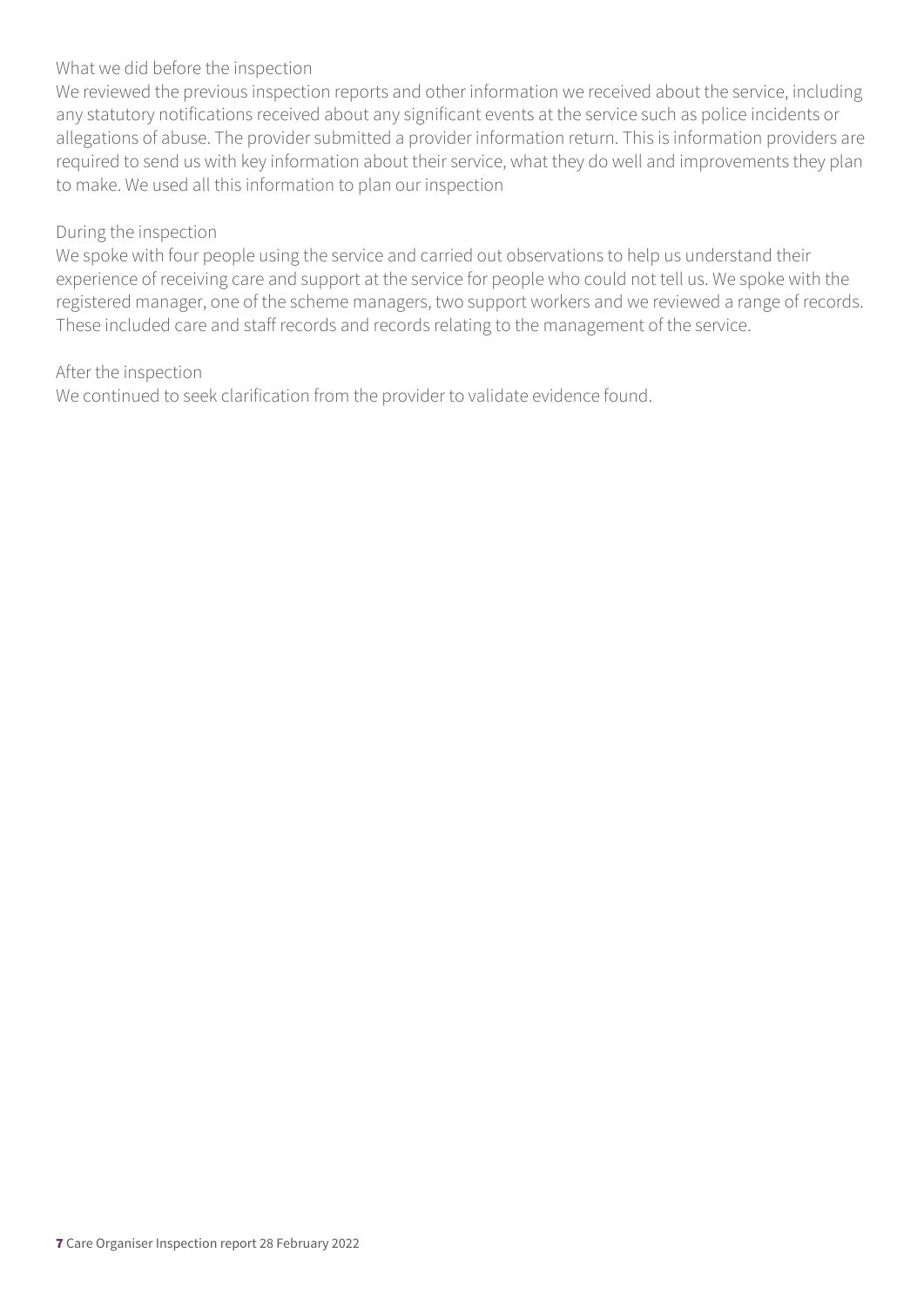### Is the service safe?

### Our findings

Safe – this means we looked for evidence that people were protected from abuse and avoidable harm.

At the last inspection this key question was rated as requires improvement. At this inspection this key question remained requires improvement. This meant some aspects of the service were not always safe and there was limited assurance about safety. There was an increased risk that people could be harmed

Assessing risk, safety monitoring and management

- The registered manager had not always ensured people's care plans contained reliable information to guide staff. Staff referred to paper-based care and electronic plans available on their phones and laptops. These paper care plans were sometimes inaccurate e.g. one stated a person required food to be prepared in a way which could cause them harm. After we raised our concerns the scheme manager assured us these paper care plans were no longer accessible to staff. However, this issue meant people had been at risk of poor care for a period of time while staff accessed these inaccurate records.
- The provider had ensured risks to people were assessed with guidance in place for staff to follow.

● People received the right support in relation to their unsafe behaviour which was expressed due to the difficult emotions they experienced. The provider ensured each person had a positive behaviour support (PBS) plan in place to guide staff on how to support each person individually. A PBS team was in place which reviewed all incidents to check people's needs were met safely. Staff were trained in understanding behaviour that indicated distress and how to support them and no physical restraint was used.

#### Preventing and controlling infection

At our last inspection we identified staff did not always use personal protective equipment (PPE) safely and the provider had not carried out risk assessments to check they were managing COVID-19 risks safely. This was part of the breach of regulation 12 (safe care and treatment) of the Health and Social Care Act 2008 (Regulated Activities) Regulations 2014. At this inspection we found the provider had improved and were no longer in breach of this regulation.

● We observed staff followed safe infection control procedures. Staff had received training in personal protective equipment (PPE) usage and infection control with a focus on COVID-19 to reduce the risk of the spread of infections.

- The provider carried out regular checks of infection control practices to ensure staff followed current guidance and had access to a regular supply of PPE.
- The provider assessed risks related to COVID-19 for staff and people using the service to ensure risks remained as low as possible.
- Staff also received training in food hygiene and handled food safely which meant the risk of people becoming ill due to food borne illnesses was lessened.

#### Staffing and recruitment

At our last inspection we found the provider did not always recruit staff following robust procedures. This was a breach of regulation 19 (Fit and proper persons) of the Health and Social Care Act 2008 (Regulated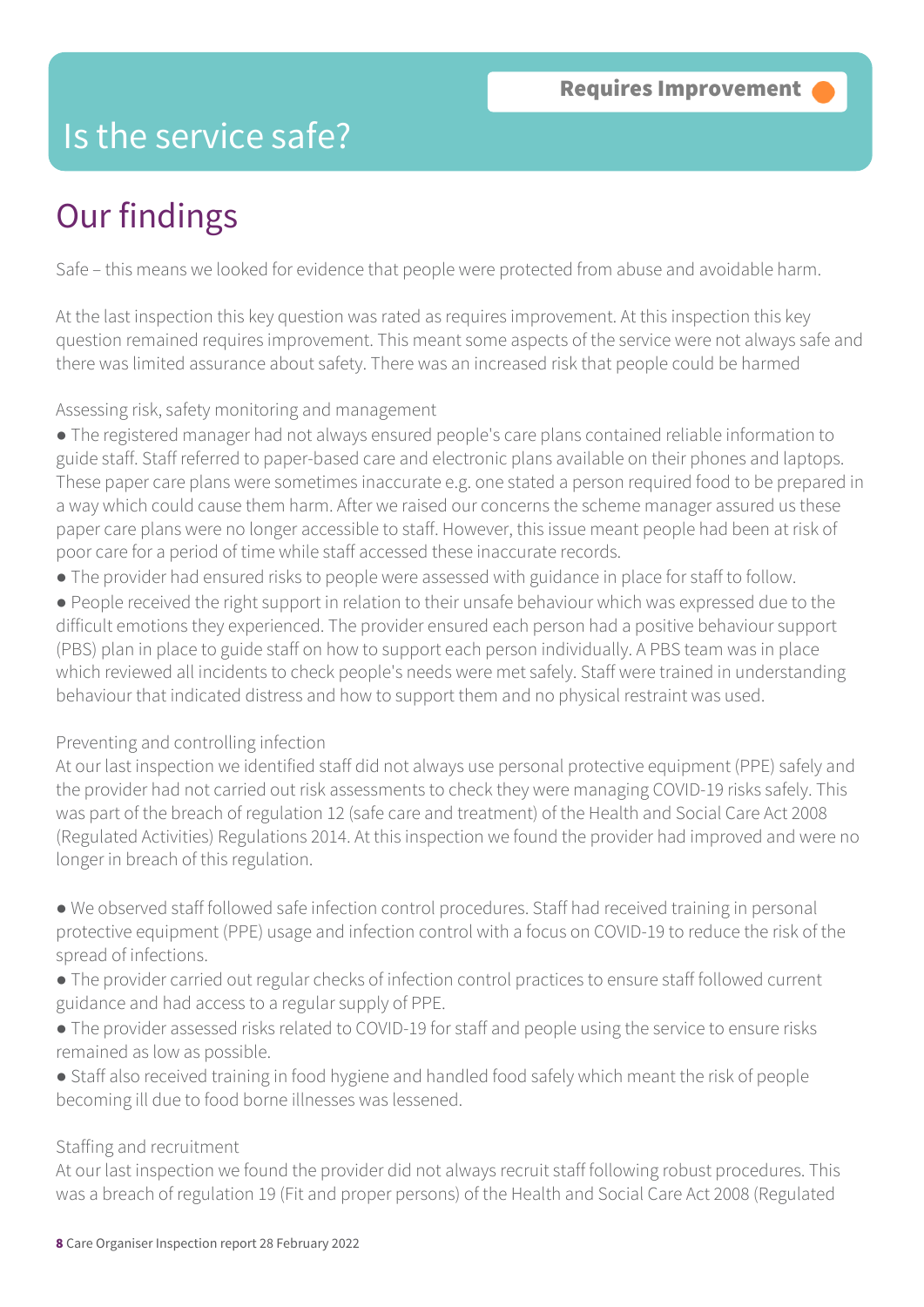Activities) Regulations 2014. This meant staff who may have been unsuitable could have been recruited. At this inspection we found the provider had improved enough and was no longer in breach.

● People were cared for safely by staff who knew them well. There were enough staff to support people safely and the same agency staff were used to fill vacancies for consistency. Each person had their own package of support which set out how many hours of care they would receive to stay safe and vacancies were being recruited to.

● Staff recruitment was robust. The provider carried out recruitment checks including those relating to criminal records, references, fitness to work and identification.

Systems and processes to safeguard people from the risk of abuse

● People told us they felt safe with staff and we observed people were comfortable with them, freely approaching staff for assistance.

● The registered manager and staff understood their responsibilities in relation to safeguarding. However, poor oversight of financial transactions meant people could be at increased risk of financial abuse. When we raised our concerns the registered manager told us they would improve their systems immediately.

● Staff received regular training to recognise abuse and take the right action to protect people.

Using medicines safely

- People's medicines were managed safely overall and we did not find any medicines errors.
- The provider assessed risks relating to medicines management and put guidance in place for staff to follow, including for over the counter and 'as required' medicines.

● Staff received training in medicines administration with competency assessments to check they were able to handle medicines safely.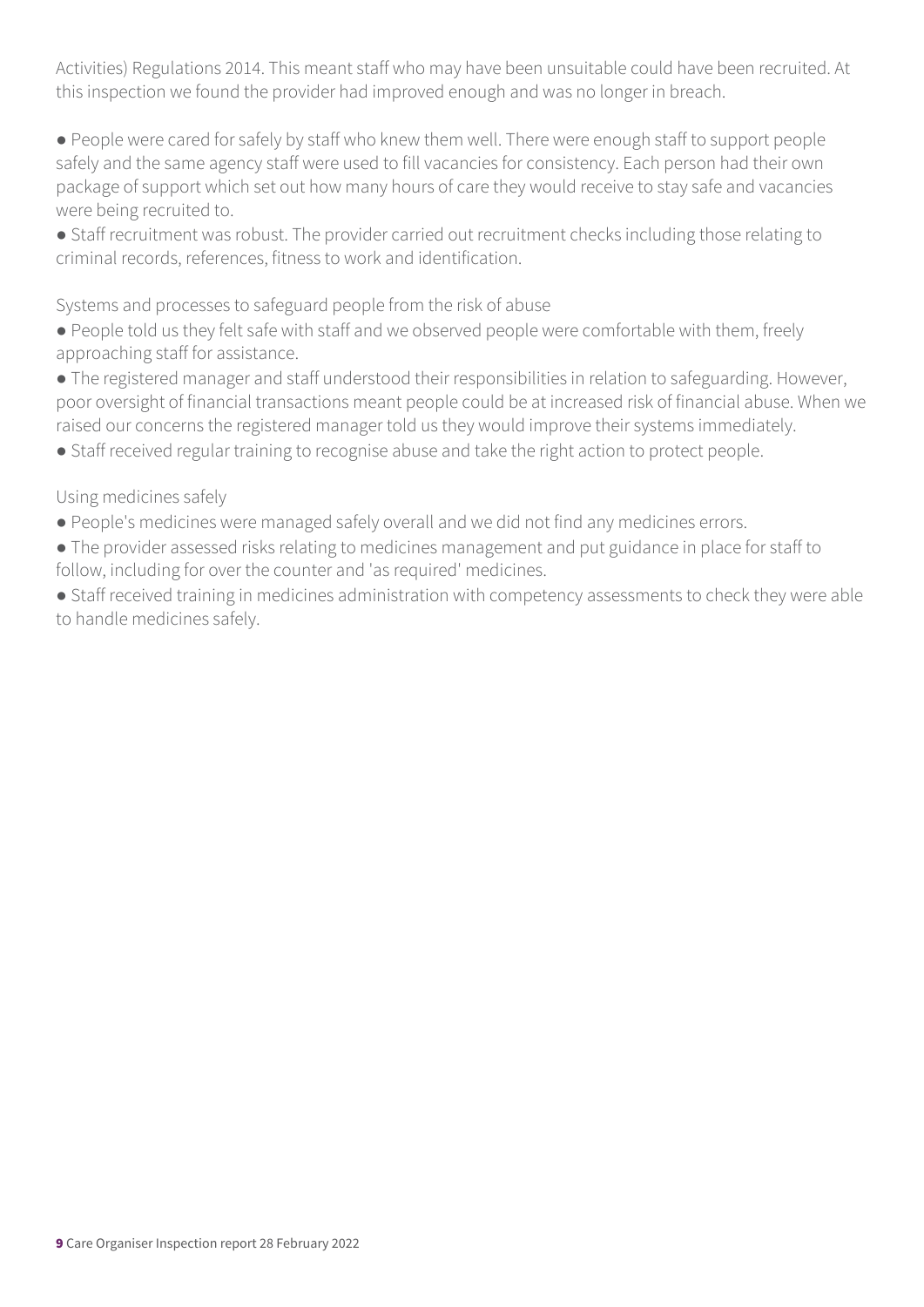### Is the service effective?

### Our findings

Effective – this means we looked for evidence that people's care, treatment and support achieved good outcomes and promoted a good quality of life, based on best available evidence.

At the last inspection this key question was rated as requires improvement. At this inspection the rating improved to good. This meant people's outcomes were consistently good, and people's feedback confirmed this.

Ensuring consent to care and treatment in line with law and guidance

At our last inspection we found records relating to the Mental Capacity Act (MCA) were not always accurate. This was a breach of regulation 17 (Good governance) of the Health and Social Care Act 2008 (Regulated Activities) Regulations 2014. At this inspection we found records relating to the MCA had improved and the provider was no longer in breach of regulation 17.

At our last inspection we found there was insufficient evidence some people had been properly consulted on the use of locks on communal areas such as the kitchen at one scheme. In addition, at our last inspection we found a breach of regulation 10 (dignity and respect) of the Health and Social Care Act 2008 (Regulated Activities) Regulations 2014. At this inspection we found these issues had been resolved and the provider was no longer in breach of regulation 10.

The Mental Capacity Act 2005 (MCA) provides a legal framework for making particular decisions on behalf of people who may lack the mental capacity to do so for themselves. The Act requires that, as far as possible, people make their own decisions and are helped to do so when needed. When they lack mental capacity to take particular decisions, any decisions made on their behalf must be in their best interests and as least restrictive as possible.

People can only be deprived of their liberty to receive care and treatment when this is in their best interests and legally authorised under the MCA. When people receive care and treatment in their own homes an application must be made to the Court of Protection for them to authorise people to be deprived of their liberty. We checked whether the service was working within the principles of the MCA.

● At Autumn Leaves some communal rooms were kept locked as it was unsafe for everyone to access them without staff support. The provider showed us an action plan confirming they were continually reviewing this decision and that it was in people's best interests. The provider was consulting with people ongoing with clear timescales for actions.

● People were able to access locked communal rooms when appropriate, such as the kitchen, anytime by asking staff for access. One person identified as having capacity, carried a key fob to allow them to access all communal rooms independently.

● People's legal rights were protected and they were supported to have maximum choice and control of their lives because staff did not always follow the principles of the MCA and national guidance.

● The provider had conducted capacity assessments with 'best interests' meetings' when it was believed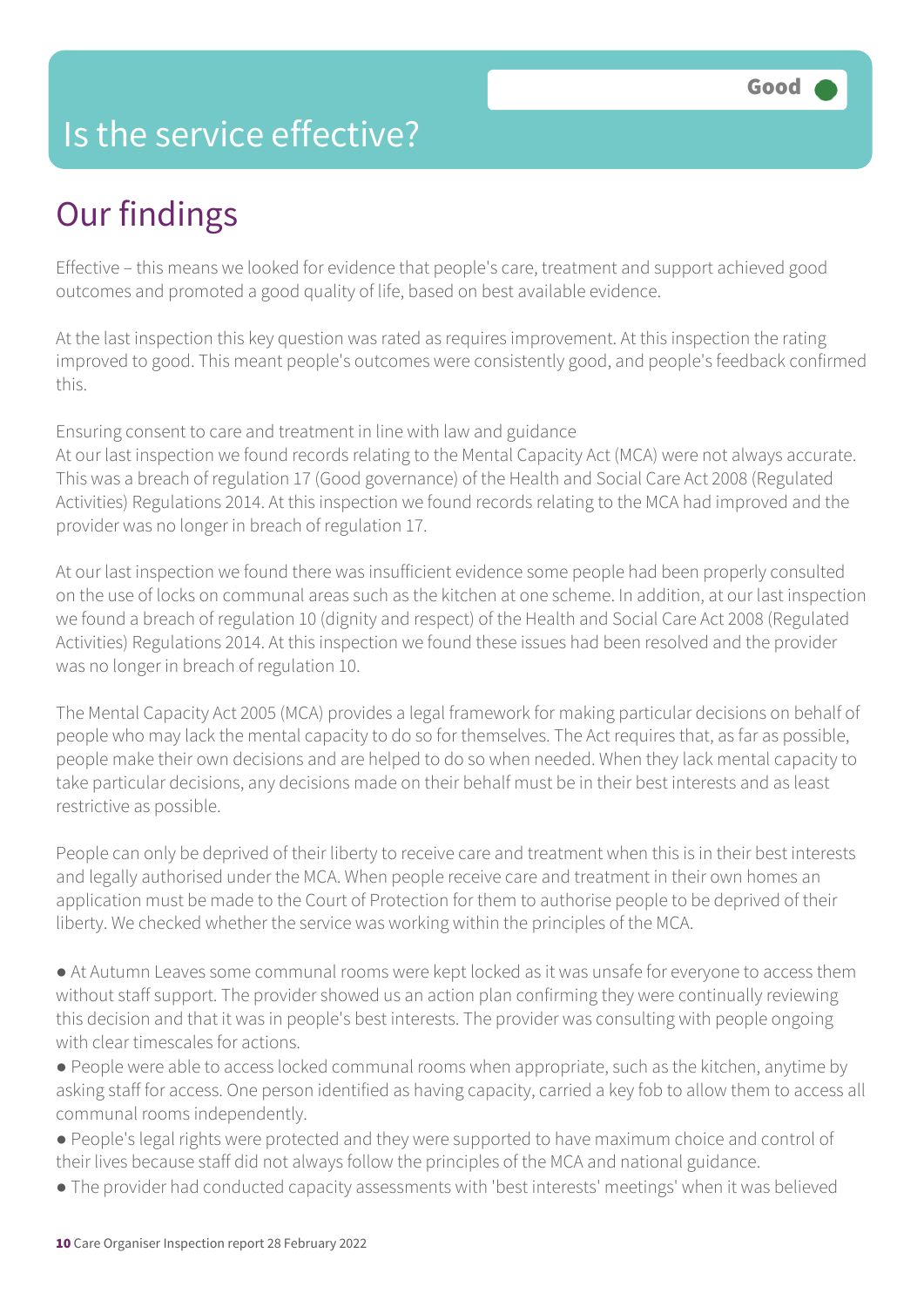people lacked capacity to make specific decisions. These decisions included those relating to medicines and financial management. The purpose of such meetings is for relatives, staff and any professionals involved in the person's care to decide whether the decisions were in people's best interests.

Assessing people's needs and choices; delivering care in line with standards, guidance and the law At the last inspection we found the provider had not always continually assessed people's needs and preferences so had not always identified when placements were breaking down. This was a breach of Regulation 9 (Person-centred care) of the Health and Social Care Act 2008 (Regulated Activities) Regulations 2014. At this inspection we found the provider had improved and was no longer in breach.

● People's needs were assessed by the provider. Before providing care to people the registered manager met with them and reviewed any professional reports to check they could meet their needs. People visited the home regularly to feel more comfortable when they moved in.

●The registered manager continued to assess whether people's care met their needs through regularly reviewing their care plans and consulting with people and others involved in their care such as their relatives and healthcare professionals.

Supporting people to live healthier lives, access healthcare services and support; Staff working with other agencies to provide consistent, effective, timely care

- People received the healthcare support they needed with regular visits to their GPs and hospital professionals.
- People were supported by staff who understood them well enough to identify changes in their health.
- Staff followed the recommendations of healthcare professionals and care plans set out medical conditions and the support required. This helped to make sure people received appropriate and consistent care.

Staff support: induction, training, skills and experience

- Staff received regular supervision from their line manager and told us they felt well supported.
- Staff received regular training in various subjects including medicines management, MCA, manual handling, positive behaviour support and health and safety.
- New staff completed the care certificate, a nationally recognised qualification for staff new to care. The provider supported staff to complete diplomas in health and social care, including leadership qualifications for scheme managers.

Supporting people to eat and drink enough to maintain a balanced diet

- ●Each person was involved in planning their own menu to meet their dietary needs and preferences. People enjoyed their food. We saw portions were appropriate and food was served hot.
- People who required assistance to eat their meals were supported in a timely manner.
- Staff monitored people's weights and referred people for professional support for any concerns.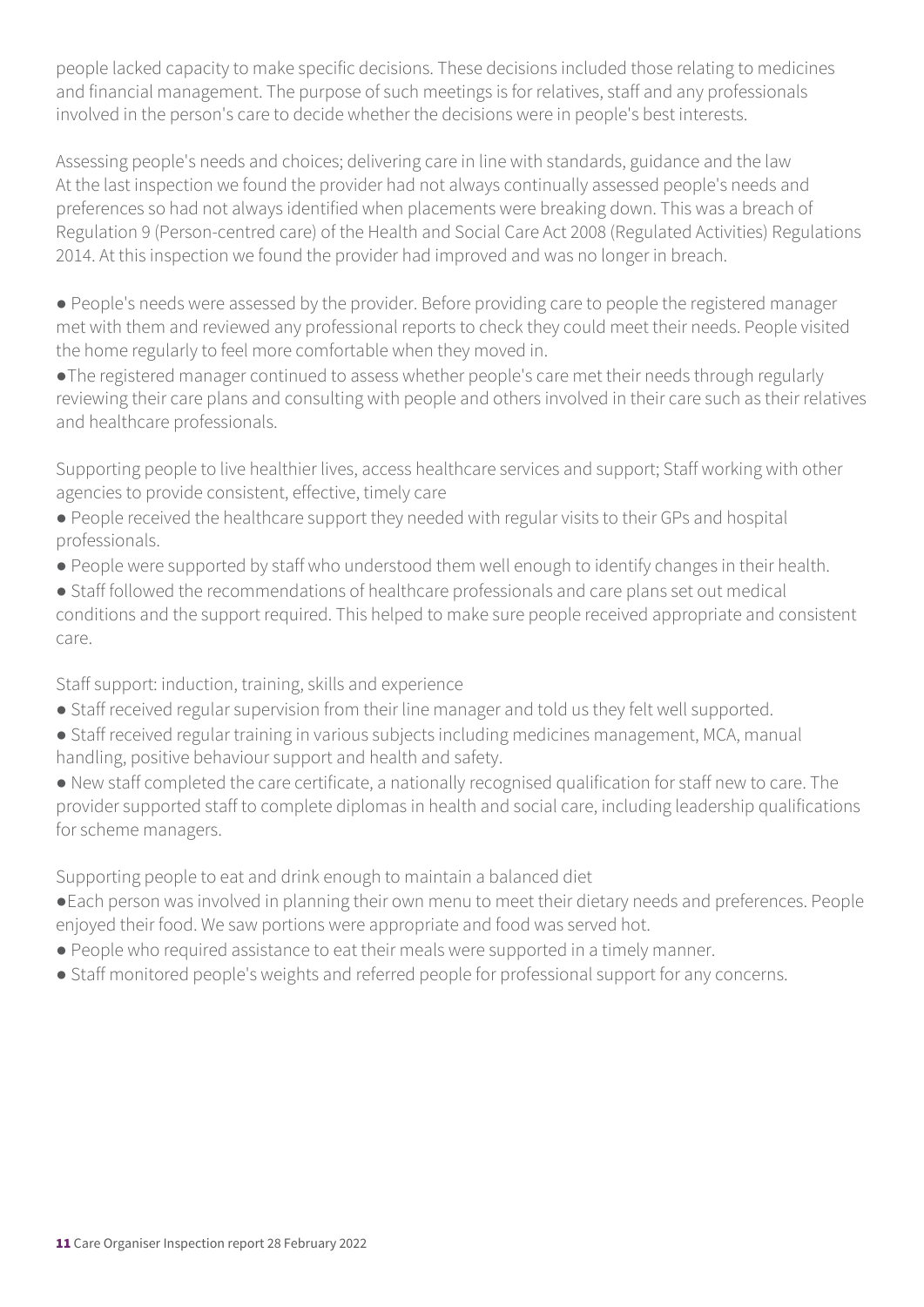### Is the service caring?

### Our findings

Caring – this means we looked for evidence that the service involved people and treated them with compassion, kindness, dignity and respect

At the last inspection this key question was rated as good. At this inspection this key question remained the same. This meant people were supported and treated with dignity and respect; and involved as partners in their care.

Ensuring people are well treated and supported; respecting equality and diversity; Respecting and promoting people's privacy, dignity and independence

● People told us they liked the staff who cared for them. One person told us, "I like it here, they teach you to do things, to go somewhere and make something. It's quite good." A second person told us, "The staff are all nice." Another person told us one staff member was really nice and the others were ok and they wanted to live by themselves. A professional told us they observed good interactions between staff and people and staff were caring.

- Staff were respectful towards people and treated people in a dignified manner. For example, when supporting people to eat staff sat at the same level as them and spoke to them to explain what they were doing, taking their time so people did not feel rushed. Personal care was provided discreetly, behind closed doors.
- Staff we spoke with spoke about the people kindly and it was clear they understood people's needs and preferences as they knew people well.
- Staff encouraged people to maintain their independence as far as possible. For example, staff liaised with mobility services to ensure people had the equipment they needed to move around the home themselves where possible.
- Staff received training in equality and diversity to help them understood the importance of this in caring for people.

Supporting people to express their views and be involved in making decisions about their care

- We observed staff encouraging people to make their own choices about their care, such as their food and drink. The chef spoke to people to gather their views about the food and made changes to the menu from this feedback.
- Staff provided care in line with people's preferences, including how they liked to receive their personal care and their food and drink.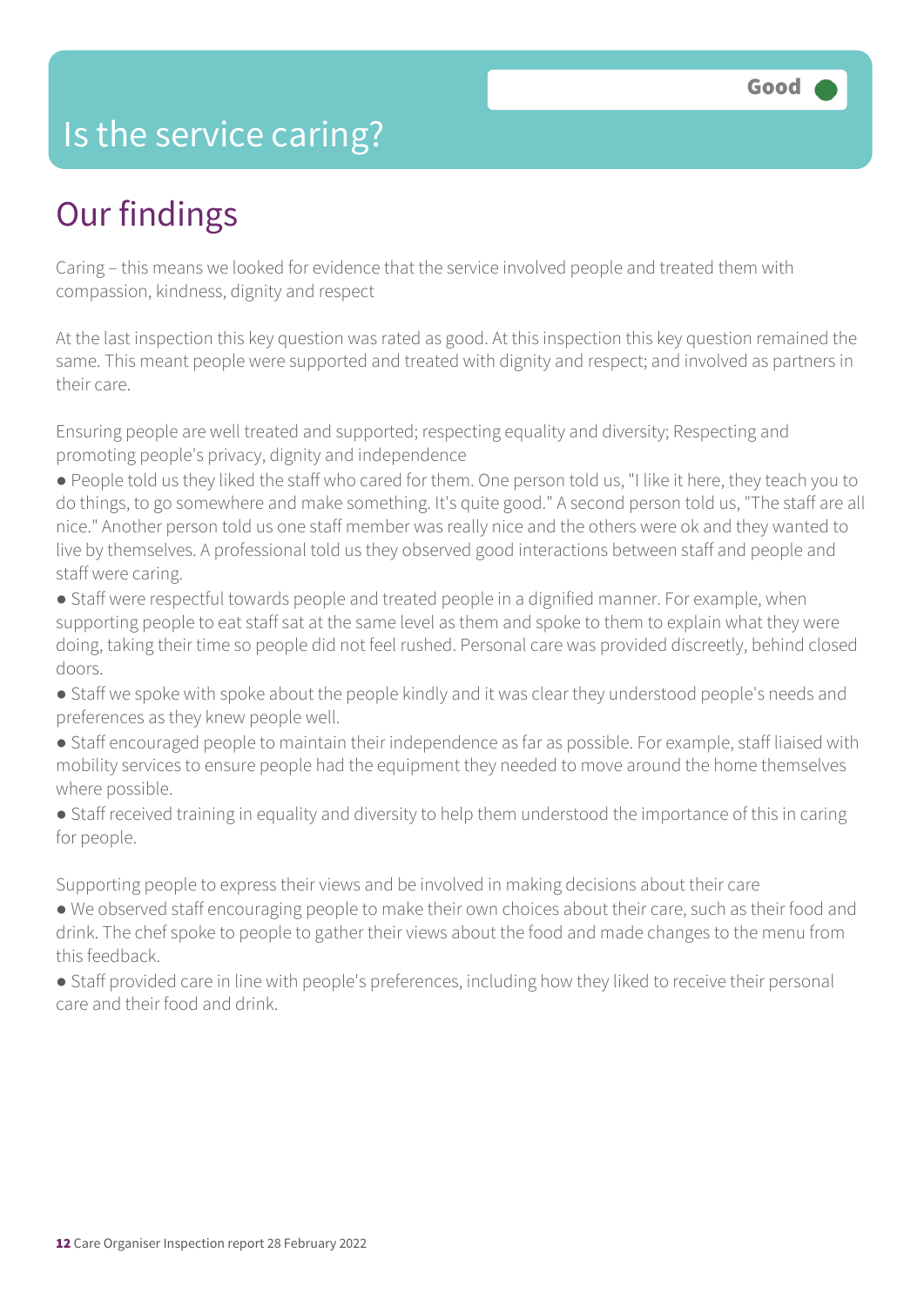### Is the service responsive?

### Our findings

Responsive – this means we looked for evidence that the service met people's needs.

At the last inspection this key question was rated as good. At this inspection remained good. This meant people's needs were met through good organisation and delivery.

Planning personalised care to ensure people have choice and control and to meet their needs and preferences

- People's updated care plans were personalised and detailed their health needs, backgrounds, personalities, those who were important to them and how they preferred to receive their care.
- People were involved in their care plans as the provider met with people and their relatives before they came to live at the service to find out about their needs and wishes.
- Staff understood people's individual needs and preferences.

#### End of life care and support

- Although no one at the service we inspected was receiving end of life care, training was available to staff.
- ●The registered manager told us people were encouraged to consider how they would like to receive care at the end of their lives as part of care planning.

Supporting people to develop and maintain relationships to avoid social isolation; support to follow interests and to take part in activities that are socially and culturally relevant to them

- People had individual activity programmes based on their hobbies and interests and staff were available to support people on activities. While a relative told us their family member did not have enough to do, people told us they had enough activities to do which they were interested in.
- We observed staff encouraged people to take part in their activities and they engaged people in activities inside the home too.

#### Meeting people's communication needs

Since 2016 onwards all organisations that provide publicly funded adult social care are legally required to follow the Accessible Information Standard (AIS). The standard was introduced to make sure people are given information in a way they can understand. The standard applies to all people with a disability, impairment or sensory loss and in some circumstances to their carers.

● The provider met the AIS and key information could be provided to people in alternative formats if necessary.

● Staff prepared many records in easy read format and were developing others so people could understand them better.

Improving care quality in response to complaints or concerns

- The provider had a suitable complaints procedure in place which people and relatives were made aware of.
- Records showed the provider investigated and responded appropriately to a number of complaints made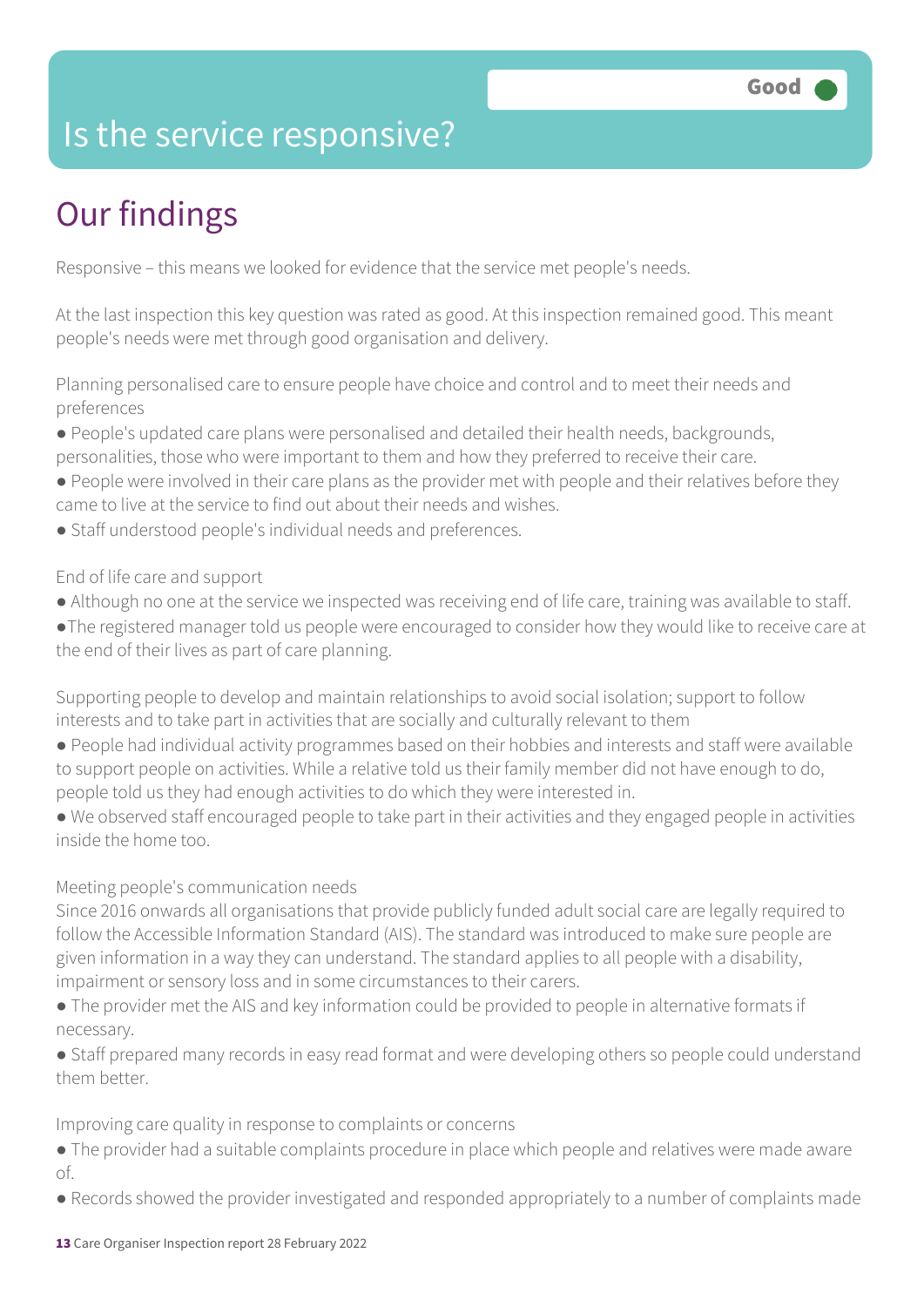in the past year.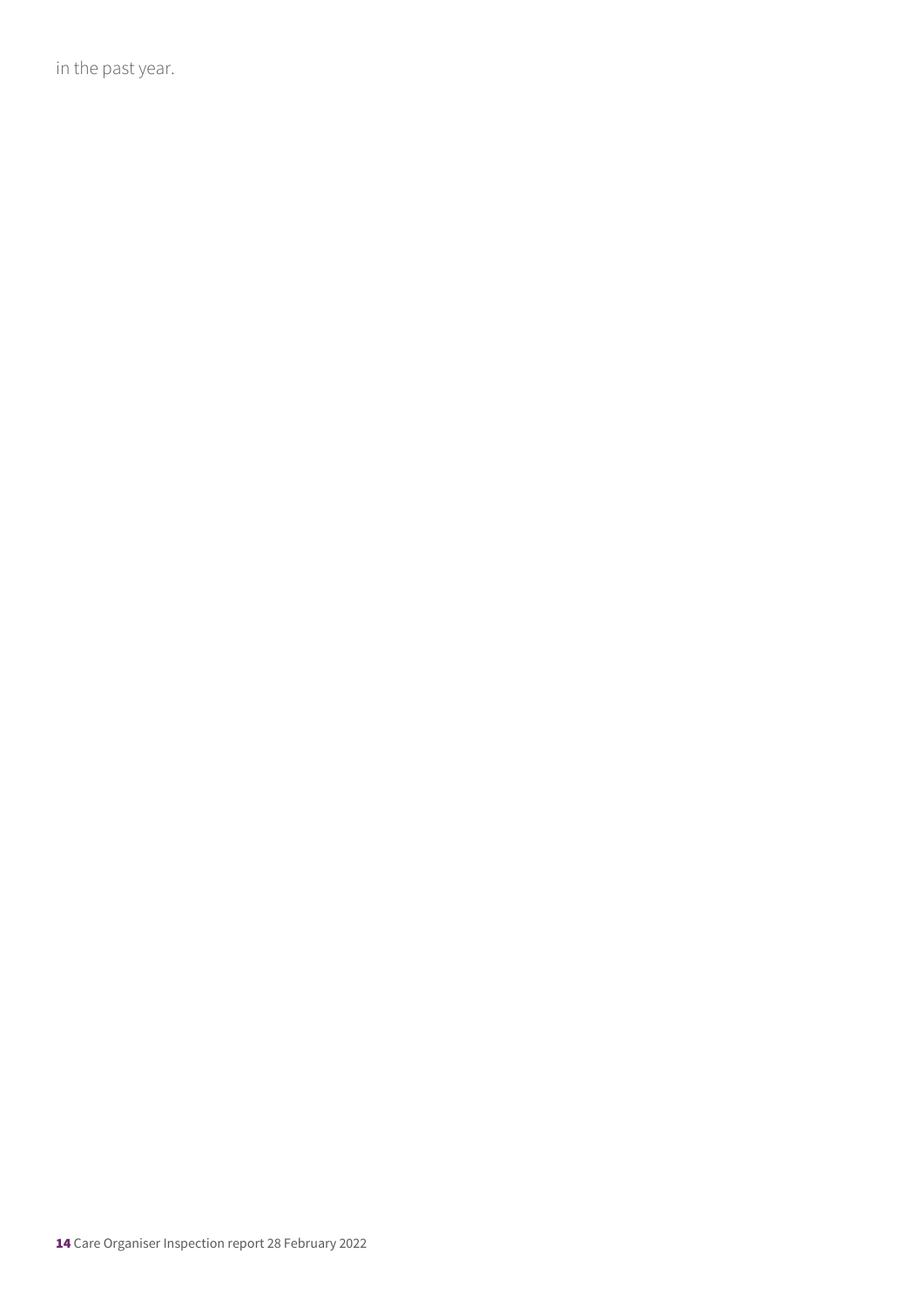### Is the service well-led?

### Our findings

Well-Led – this means we looked for evidence that service leadership, management and governance assured high-quality, person-centred care; supported learning and innovation; and promoted an open, fair culture.

At the last inspection this key question was rated as requires improvement. At this inspection the rating remained the same. This meant the service management and leadership was inconsistent. Leaders and the culture they created did not always support the delivery of high-quality, person-centred care.

Continuous learning and improving care; Managers and staff being clear about their roles, understanding quality performance, risks and regulatory requirements; Continuous learning and improving care

● The registered manager had not always sent us notifications in relation to significant events that had occurred in the service as required by law, such as any allegation of abuse or significant injury, which they told us was an oversight.

This was a breach of regulation 18 (Notification of Other Incidents) of the Care Quality Commission (Registration) Regulations 2009.

● The provider's systems to monitor the care people received were insufficient. Although there was a wide range of audits in place these had not identified or resolved the concerns we identified regarding notifications, the accuracy of the care plans staff referred to in caring for people and oversight of financial transactions. Staff made records of financial transactions electronically using staff phones although checks were not always carried out to confirm money was managed safely. The scheme manager told us they were reviewing their systems to improve.

● The provider had followed their action plan to improve in relation to all the breaches we identified at our previous inspection. However, they required further improvements to improve their CQC rating to at least good.

● The registered manager was experienced in overseeing the 16 supported living services within the organisation and had been in this role for over a decade. They were supported by a management team at each of the schemes. The registered manager and the management teams understood their roles and responsibilities, although our findings showed their oversight of the areas where we found concerns needed to be improved.

Promoting a positive culture that is person-centred, open, inclusive and empowering, which achieves good outcomes for people; Engaging and involving people using the service, the public and staff, fully considering their equality characteristics

● The provider gathered feedback from people using the service through group and individual discussions. Staff understood the unique ways to communicate with people considering their learning disabilities.

● Relatives and professionals were consulted informally when they visited or via the telephone and formally via questionnaires.

●Staff at Autumn Leaves told us they enjoyed their roles and felt involved in the running of the service. Management communicated with staff regarding changes to the service and regular staff meetings were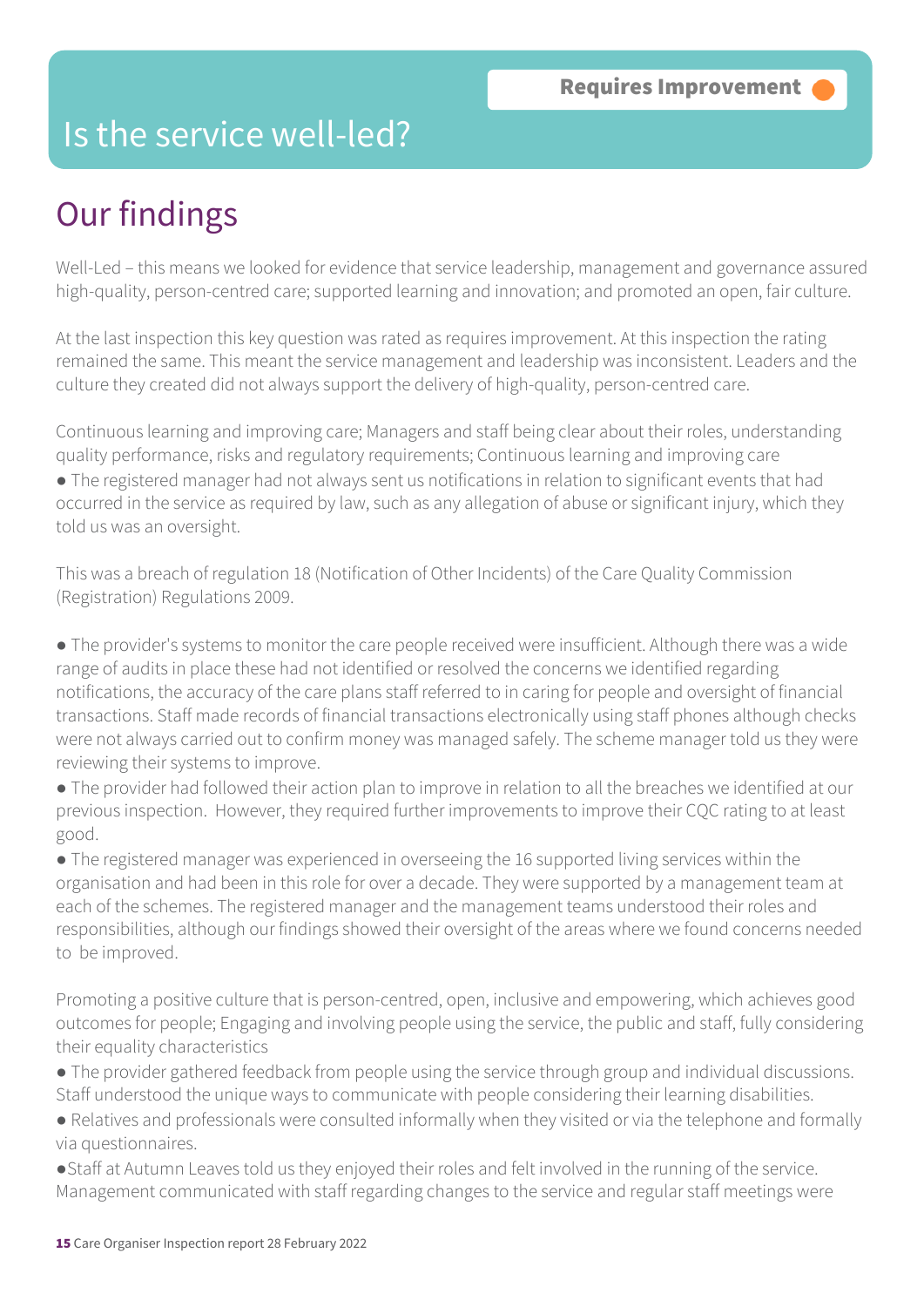held to gather their views.

● The provider displayed their current rating on their website as required by law, and in the scheme we inspected.

Working in partnership with others

● The provider communicated with external health and social care professionals, learning disability and other specialist nurses and GPs, to ensure people received the care they needed.

● A professional told us they were concerned incidents were not always reported externally when necessary. This meant incidents may not always have been reviewed by organisations to check people were safe.

How the provider understands and acts on the duty of candour, which is their legal responsibility to be open and honest with people when something goes wrong.

● The registered manager understood their duty of candour responsibilities. Staff told us their management style was open and transparent.